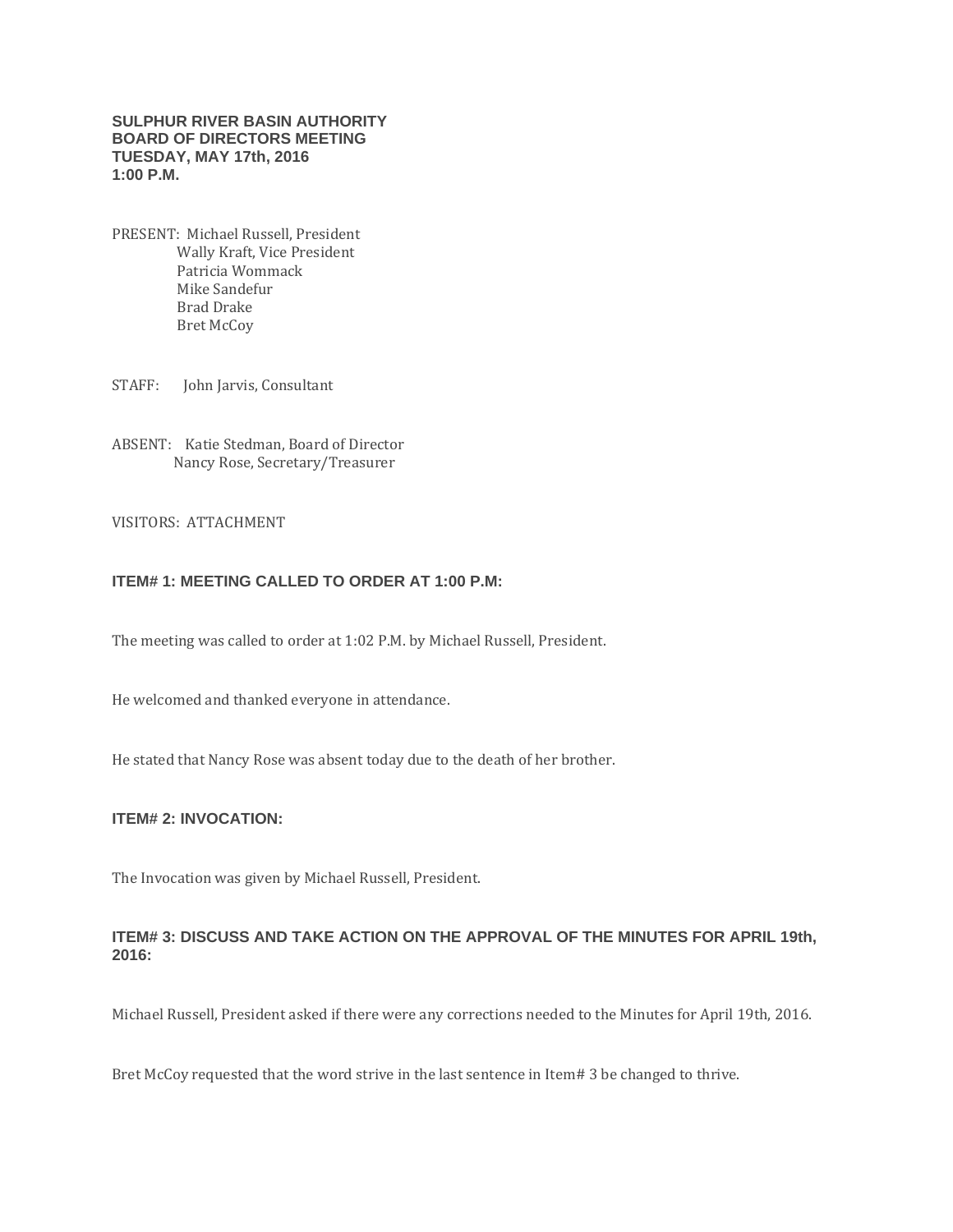A motion was made by Wally Kraft and seconded by Bret McCoy to approve the Minutes with the correction in the last sentence of one word in Item# 3 be changed from strive to thrive. The motion carried with all members present voting AYE.

## **ITEM# 4: PUBLIC COMMENTS:**

1. Delores McCright, Lamar County, Paris, Texas….She stated she was against water going out of the basin. She shared she attended a TXDOT Meeting and is concerned the highway department is not communicating enough with water agencies related to bridges and highways. She also stated that the water table will be significantly drained, related to new reservoirs and water leaving the basin.

## **ITEM# 5: DISCUSS AND TAKE ACTION ON THE REPORTS OF THE CASH POSITION & EXPENDITURES:**

Michael Russell, President stated that as of May 9th, 2016, the balance in Guaranty Bank and Trust was \$636,974.69 in the Checking Account. He stated that the General Ledger is included with the details.

Mike Sandefur stated that we are under budget in all areas except for legal fees.

A motion was made by Mike Sandefur and seconded by Brad Drake to approve the reports of the Cash Position and General Ledger as presented.

The motion carried with all members present voting AYE.

## **ITEM# 6: REVIEW AND APPROVE PROPOSED ANNUAL BUDGET THAT WILL BE SUBMITTED TO JCPD CONCERNING COST OF OPERATIONS OF SRBA FOR THE YEAR BEGINNING SEPTEMBER 1, 2016:**

Michael Russell, President explained that the top section of the budget sheet is the cost for "Operation Budget" which is what the Board of Directors is addressing today. The budget of studies and consultants will be addressed at a later date.

Wally Kraft, Vice President asked why there is a proposed increase of \$3,000 within Office Expenses.

No clarification was given with the understanding that Nancy Rose can answer the question but was absent.

Mike Sandefur asked about the process of submitting todays proposed budget to JCPD and Michael Russell, President answered the questions.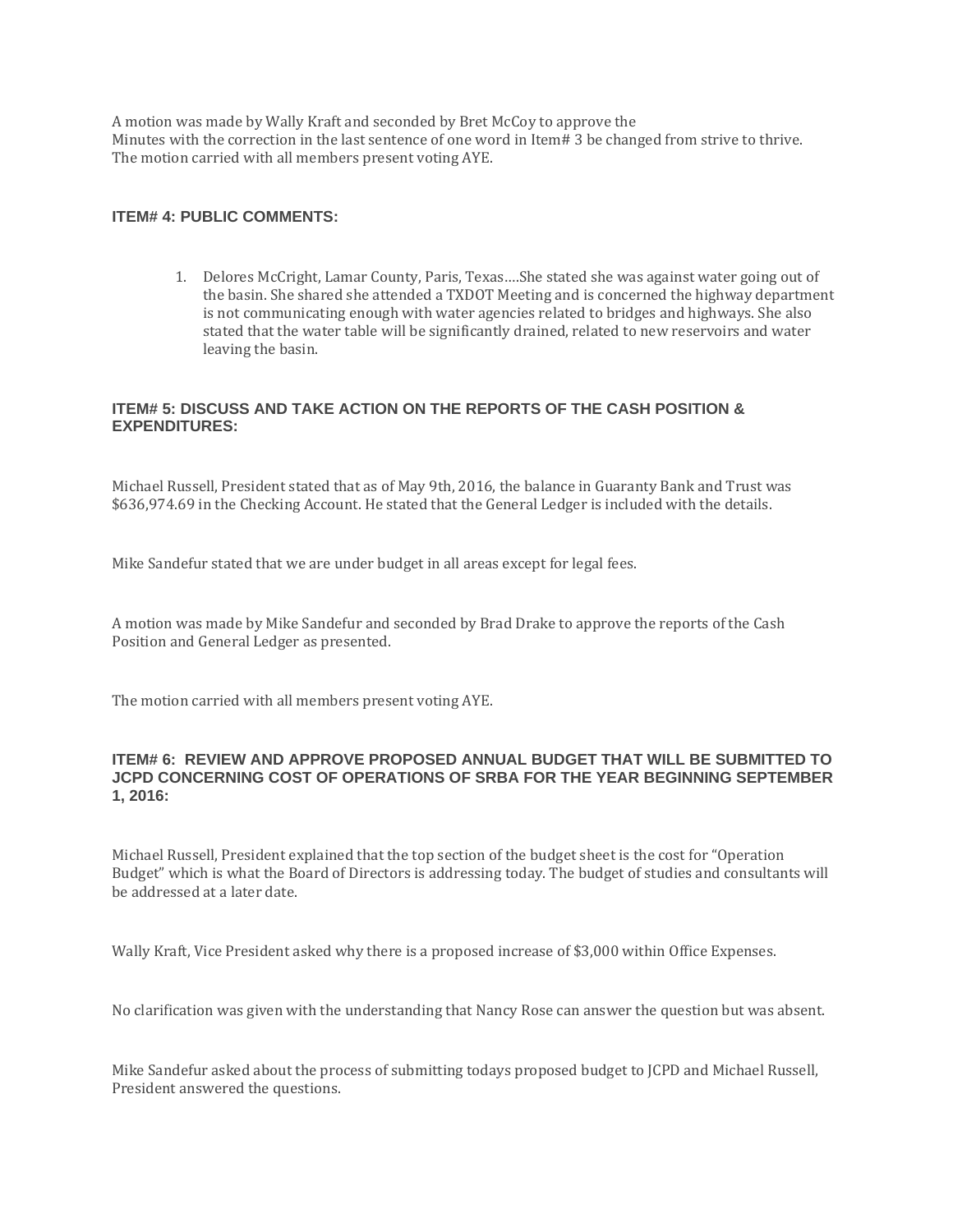Bret McCoy asked about money not spent during budget year and does that go back to JCPD. Michael Russell, President explained it does carry over and is credited to the new budget.

Wally Kraft stated that the expenditures in the past have been very close to the actual budget.

Mike Sandefur wanted to find a way to donate his SRBA check back to SRBA so it that could help the Clean Rivers Program.

A motion was made by Wally Kraft and seconded by Brad Drake to approve the "Resolution', Approving **Proposed** Annual Budget Concerning Cost of Operations, to be Submitted to JCPD" with the corrections to the Resolution as follows: Amend the Resolution to read:

 RESOLUTION APPROVING PROPOSED ANNUAL BUDGET CONCERNING COST OF OPERATIONS TO BE SUBMITTED TO JCPD

 WHEREAS, Section 3.03 of Advanced Funding Agreement dated May 28, 2013, entered into between Sulphur River Basin Authority ("SRBA") and City of Dallas, Texas. City of Irving, Texas, North Texas Municipal Water District, Tarrant Regional Water District and Upper Trinity Regional Water District (the "Funding Parties"), provides that, on or before June 1 of each year, SRBA shall prepare and annual budget for review and approval by JCPD and the Funding Parties concerning cost of operations of SRBA for the next budget year; and

 WHEREAS, a copy of the **proposed** annual budget concerning cost of operations of SRBA for the budget year beginning September 1, 2016, is attached hereto.

 NOW, THEREFORE, IT IS RESOLVED that SRBA has **reviewed** the proposed annual budget concerning cost of operations of SRBA for the budget year beginning September 1, 2016 and said proposed annual budget shall be submitted to JCPD and the Funding Parties for review and approval.

The motion carried with all members present voting AYE.

**Re-Clarify/Re-Visited**: **ITEM# 6:** To clarify the intent of the action was to pass a **PROPOSED** Budget that will be considered for adoption in the future once the JCPD reviews and sends a recommendation.

Mike Sandefur made changes to the resolution to be amended by the board to clarify the action.

A motion was made by Mike Sandefur and seconded by Wally Kraft to amend the resolution with Mike Sandefur's changes.

The motion carried with all members present voting AYE.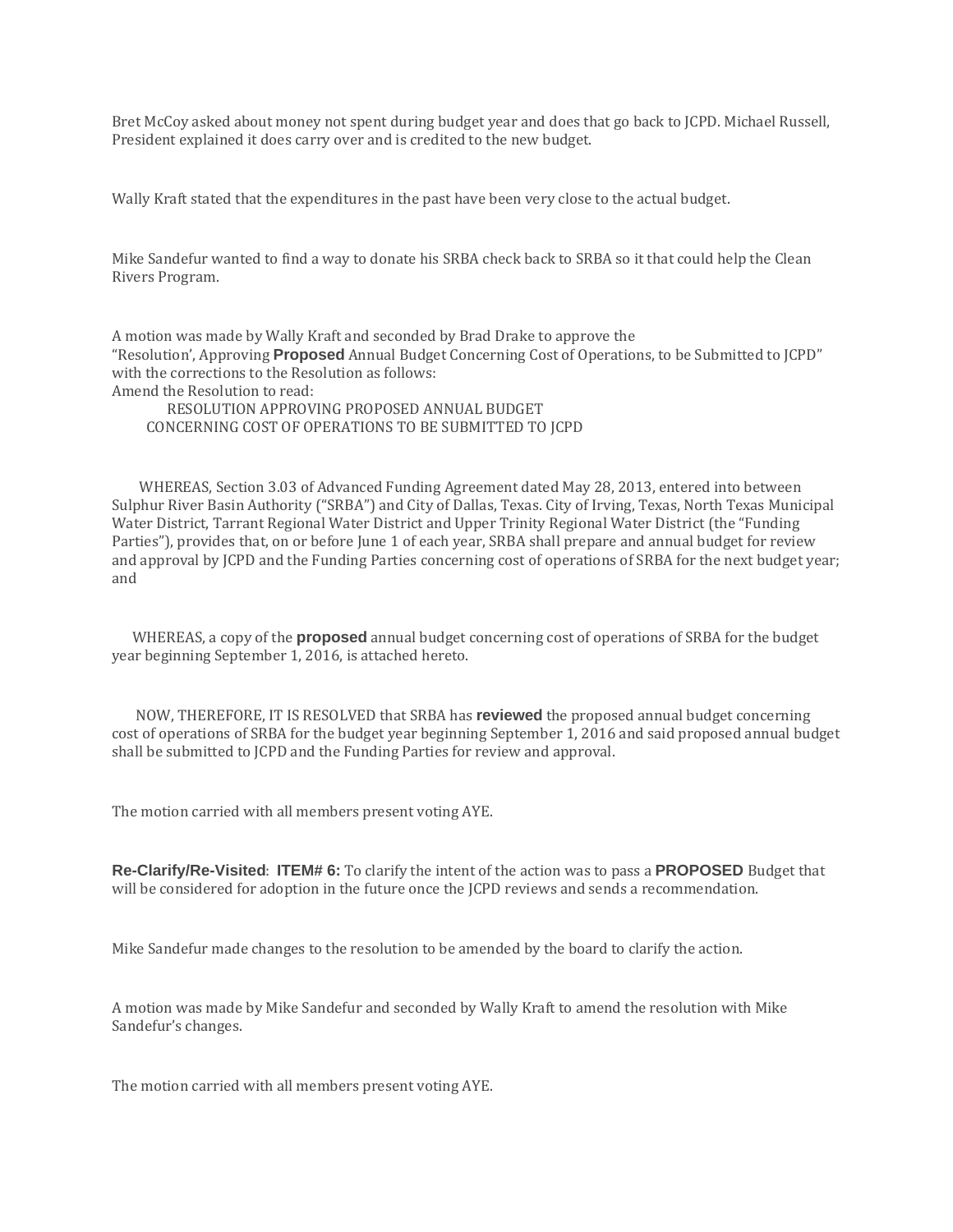#### **ITEM# 7: DISCUSS AND TAKE ACTION CONCERNING ISSUES AND RECOMMENDATIONS APPLICABLE TO SRBA SET FORTH IN SUMMARY OF SUNSET STAFF RECOMMENDATIONS OF SUNSET ADVISORY COMMISSION DATED APRIL 2016.**

Mike Sandefur stated that he sent out a personal response that was his and was not meant to speak for the Board of Directors or anyone else.

Michael Russell, President suggested a 10 to 15 minutes recess for the Board of Directors to have time to read his proposal. He passed out his proposal to each of the Board of Directors. He stated that he had some help in wording this letter.

He stated that the Sunset Review only makes recommendations in problem areas and not positive areas.

The recess started at 1:23 P.M.

The Board of Directors reconvened back into session at 1:39 P.M.

Wally Kraft, Vice President stated that he would change sentence regarding bidding process on page 4 of Michael Russell's proposal.

Bret McCoy stated that transparency is an issue with Sunset and Mike Sandefur sent his response out for the Board of Directors to see about two weeks ago. Bret McCoy asked Michael Russell, President why his proposal did not go out sooner.

Michael Russell, President stated that it was for the Board of Directors approval and not for an individual response like Mike Sandefur's.

Brad Drake made the suggestion of backing up from this proposed action to approve a single board response because the proposal from Michael Russell, President may not reach a Board of Directors agreement at this time.

Mike Sandefur presented a calendar showing the timeline to the hearing in Austin before the Sunset Commission and what action from the Board of Directors could occur before the hearing.

Wally Kraft, Vice President made the suggestion of a generic response at this time and later work on what is said in the hearing as a Board of Directors, but added each individual can say what they want to at the hearing.

Mike Sandefur briefed the board of his philosophy related to his response to the Sunset Report and also he would like the Sunset Commission to hear what we plan to do and what we have already done. Wally Kraft, Vice President and Mike Sandefur discussed the Sunset process to legislation beginning in 2017.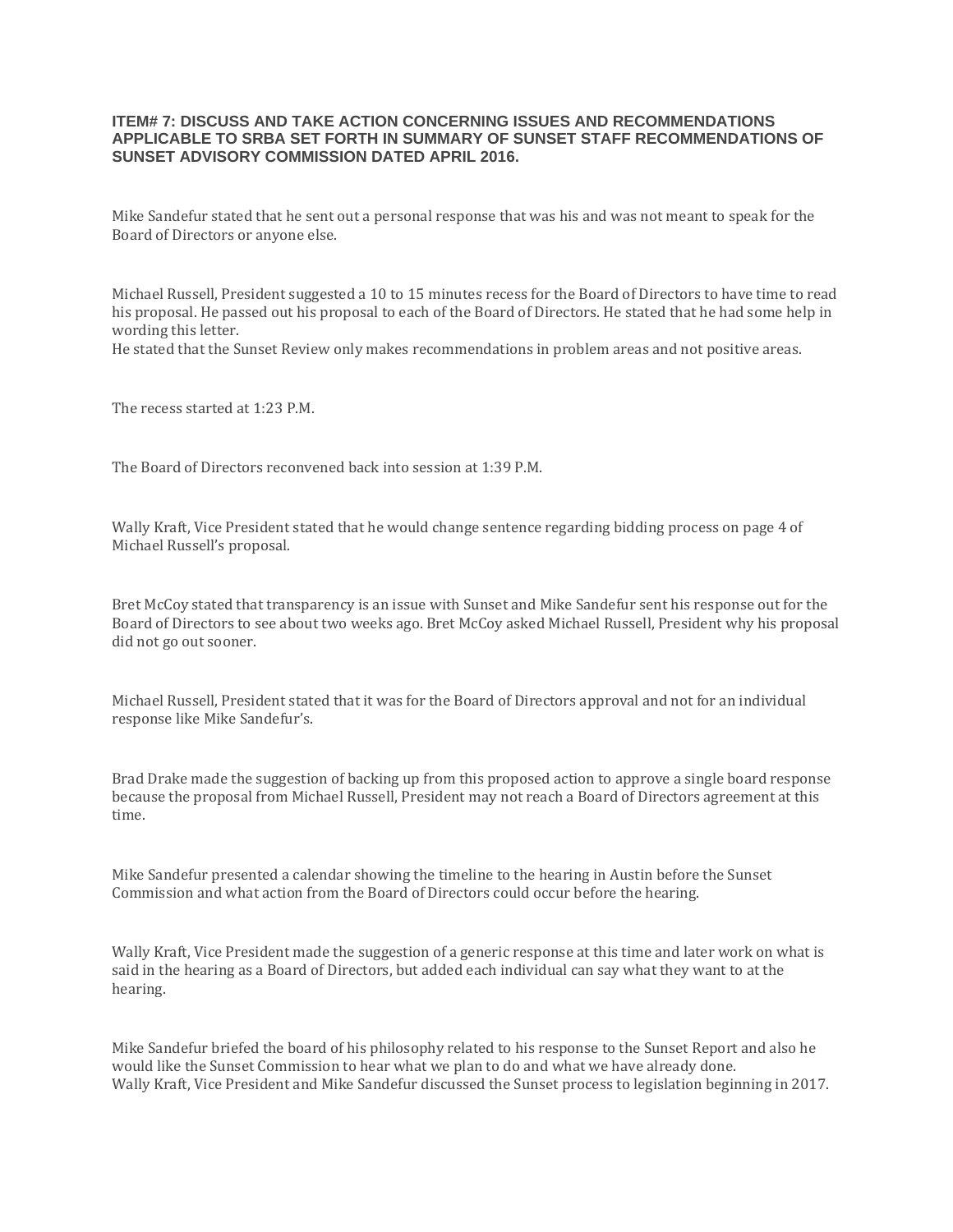Michael Russell, President pointed out that between now and the hearing the Board of Directors has a couple of choices either to have special called open meetings to work on a response or have two or three as a committee meet to determine a plan.

There was lots of discussion on the Sunset process and after all the discussion The Board of Directors agreed to the following "Letter" to be sent to the Sunset Commission.

A motion was made by Wally Kraft, Vice President and seconded by Bret McCoy to send the letter to the Sunset Commission representing a unified response.

The motion carried with all members present voting AYE.

Dear Mr. Chairman:

Thank you for the opportunity to respond to the Sunset Commission's report regarding the governance and operations of the Sulphur River Basin Authority

(SRBA). The report highlights a number of opportunities for SRBA to consider as it works to improve, and while complete agreement on each recommendation may not exist, please be assured that the SRBA board takes the recommendations seriously and is determined to evaluate the Commission's feedback with great care.

SRBA has received the report and has embraced the issues. It is the Board's directive to address each item with the spirit of improving the organization. Careful consideration and actions will occur in a timely fashion.

Sincerely,

Bret McCoy requested the letter be posted on the SRBA's web page. Michael Russell, President stated that it would be, along with Mike Sandefur and Michael Russell personal letters.

Patricia Wommack suggested whoever speaks for the board needs to share the information with the Board of Directors before the hearing.

Bret McCoy expressed that the need to place the letters to the Sunset Commission on the webpage and encourage all Board of Directors to bring talking points to the next meeting.

Patricia Wommack suggested that they have a workshop before the regular meeting to work on this project.

Bret McCoy stated that a 10:00 A.M. "Workshop" be held with a break for lunch before the 1:00 P.M. Board of Directors regular meeting on June 21st, 2016. All Board of Directors was in agreement.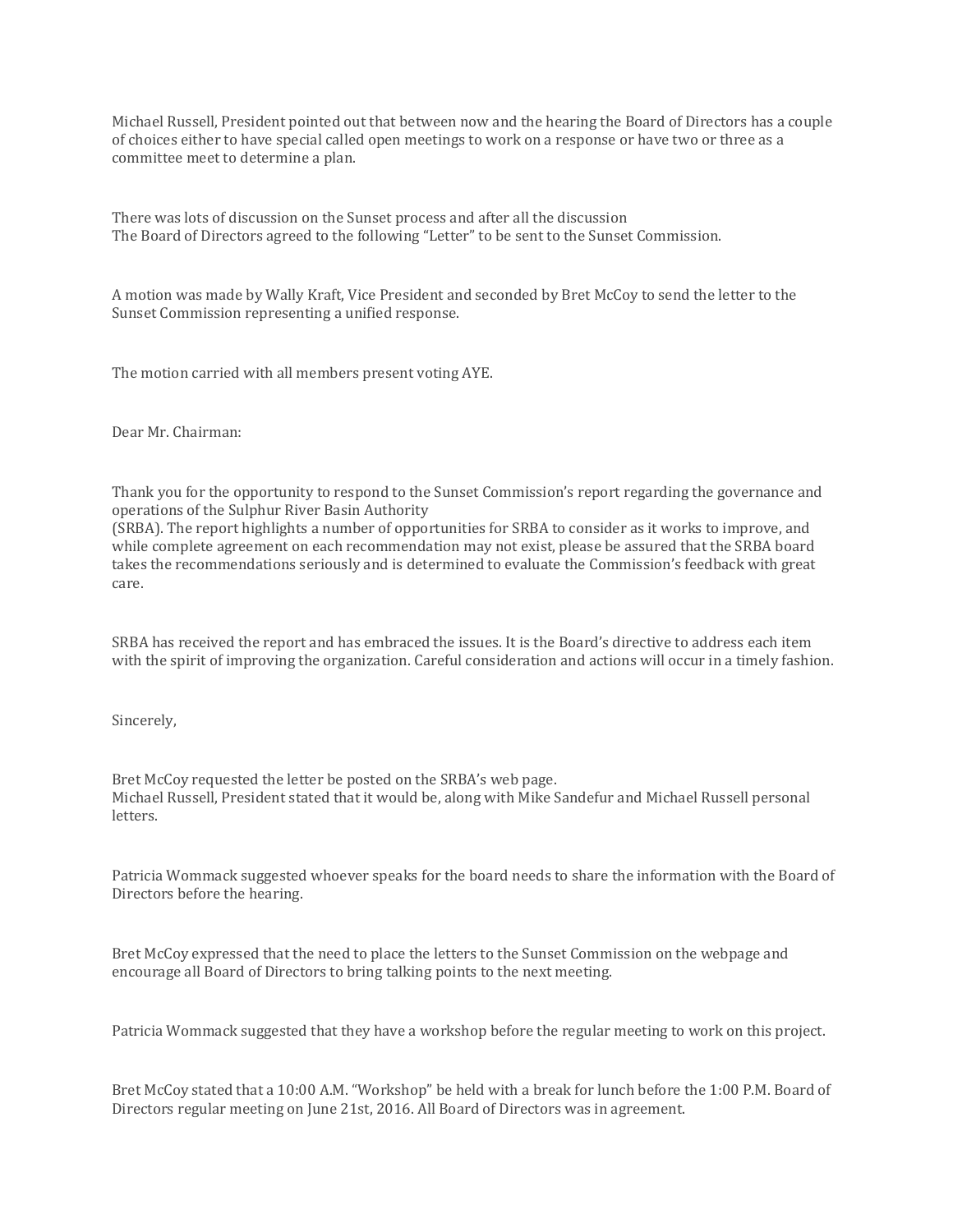Pat Wommack verbally stated that Michael Russell, President should be the one that speaks at the Sunset Hearing.

# **ITEM# 8: DISCUSS AND TAKE ACTION CONCERNING PUBLIC RELATIONS PROGRAM:**

Michael Russell, President stated that there would be no action on this item and presented each Board of Directors a skeleton proposal from Jeff Hahn on Public Relations. He stated that it was for "Information Purpose Only" and asked that each Board of Directors read and he would provide more information later.

# **ITEM# 9: DISCUSS AND TAKE ACTION CONCERNING REVISION AND AMENDMENT OF EMPLOYEE POLICY MANUAL AS APPLICABLE TO NANCY ROSE, ADMINISTRATOR OF SRBA:**

Michael Russell, President stated that the issue is in reference to the Employee Policy Manual adopted by the Board of Directors in November 2014. He stated that the three items in the packet concerning Nancy Rose needs to be grandfathered in.

Brad Drake stated that he helped work on the new Employee Policy Manual and stated that some carryovers from the old manual were not included in the new manual and Nancy Rose lost some benefits in the process.

Pat Wommack stated that it was stated that Nancy Rose would be grandfathered in the Old Manual.

A motion was made by Mike Sandefur and seconded by Bret McCoy to reinstate the items per the attached "Resolution".

 WHEREAS, on November 18, 2014, Sulphur River Basin Authority ("SRBA") approved and adopted an Employee Policy Manual; and

 WHEREAS, the Board of Directors of SRBA desires to amend said Employee Policy Manual in order that Nancy Rose, Administrator of SRBA, will be entitled to receive sick leave and vacation benefits as provided by the terms and provisions of the Employee Manual that was in effect prior to November 18, 2014.

- NOW, THEREFORE, IT IS RESOLVED that SRBA's Employee Policy Manual is hereby amended as follows:
	- 1. Nancy Rose will accrue sick leave benefits at the rate of 12 days per year.

2. Nancy Rose will be eligible for four weeks (20 days) of vacation when she completes 10 years of continuous service.

1. Nancy Rose will be eligible for five weeks (25 days) of vacation when she completes 20 years of continuous service.

Except as amended herein, all terms and provisions of SRBA's Employee Policy Manual shall remain in full force and effect.

The motion carried with all members present voting AYE.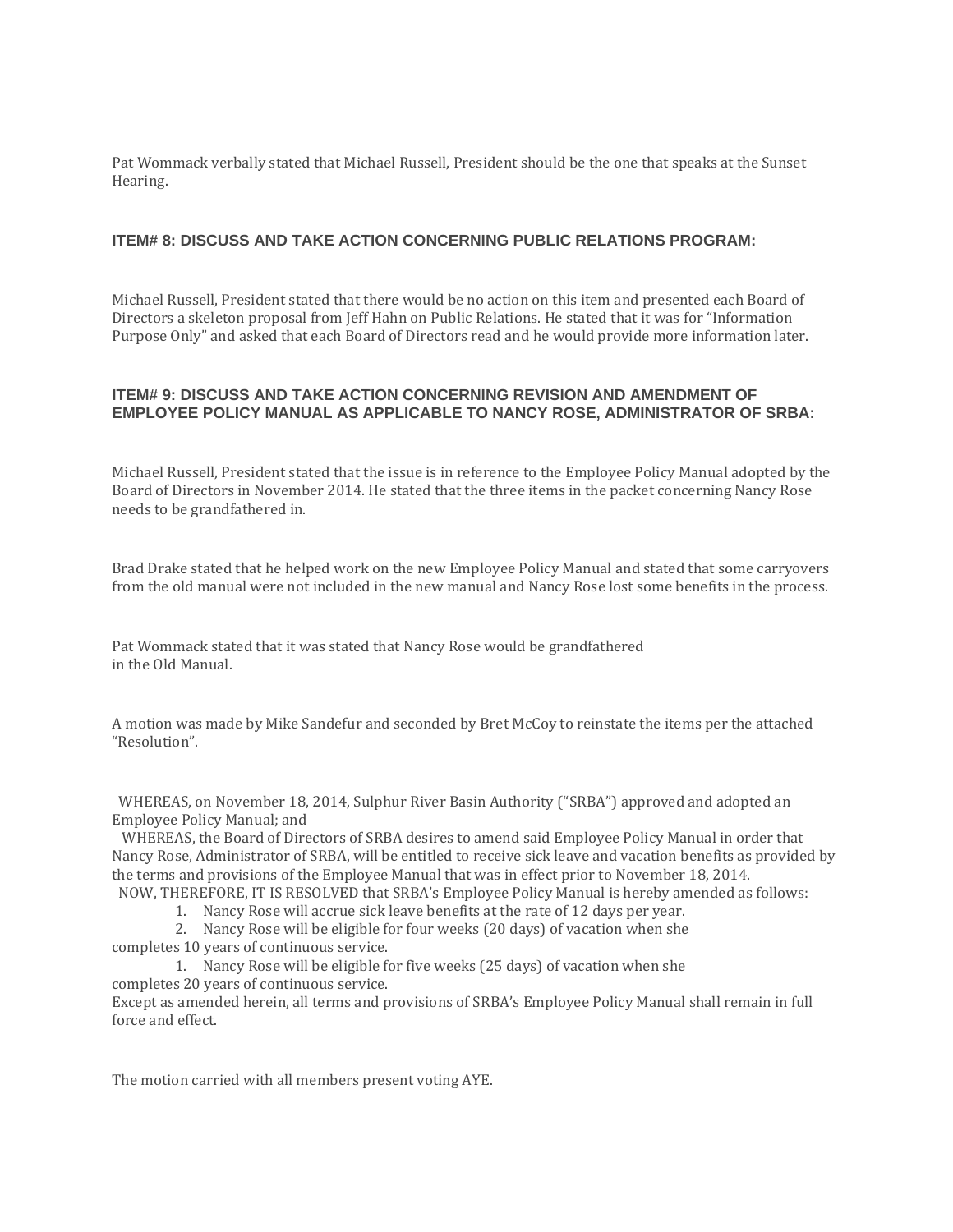## **ITEM# 10: UPDATES ON THE CLEAN RIVERS PROGRAM:**

Mike Buttram stated that he and the team was in Texarkana taking samples today and he was able to ride the river with a member of the Texas Parks & Wildlife (Mike VanBuskirk) from Smith Park to Lake Wright Patman Dam. He announced the SRBA Steering Committee Meeting will be held on July 28th, 2016.

## **ITEM# 11: UPDATES ON FEASIBILITY STUDY:**

John Jarvis gave the report. He pointed out Nova Robbins, Corps Program Director and Jodi Foster, Corps Regional Economist/Plan Formulation RTS, are in attendance today.

John Jarvis discussed the Alternative Milestone Meeting (AMM) minutes from October 2015. Nova Robbins and Jodie Foster of the Corps explained that the AMM is to get approval from Headquarters in DC to continue on the current path as outlined in the AMM. John Jarvis pointed out some of the important items in the minutes.

- No alternative to Wright Patman Lake could be built in time of needed demand so cheaper alternatives did not rule our reallocation of Wright Patman Lake.
- Completed Dam Safety studies have been approved to continue to the Tentatively Selected Plan (TSP). Further studies will be needed on the dam after the YSP. Additional studies are estimated to cost close to \$1 million.
- A minimal reallocation level to study was determined to be 232.5 mean sea level due to its minimal or no impact on White Oak Creek Wildlife Mitigation Area (WOCMA).
- It was determined that WOCMA could be impacted at a higher level requiring Congressional approval and standard mitigation actions.
- Congressional action for reallocation and impacting WOCMA would be required to execute.
- SMART planning restriction of a three year \$3 million study does not fit this study and an exception package to extend the time with additional money is currently being developed.

John Jarvis stated that the report from SBG had been received but not in time to review it for this meeting and RPS had not been received. So, no update to the Board of Directors on RPS or SBG was given.

Bret McCoy asked if AMM meetings were open to the public and Jodie Foster explained they are for the Project Development Team (PDT) which includes the sponsor but are not open meetings.

John Jarvis explained that there is an AMM read-ahead prior to the meeting that could be available to the Board of Directors and others. The AMM meeting historically stays on track with the read ahead.

Michael Russell, President asked the Corps representatives if there are further public hearings related to the TSP. Nova Robbins, C of E stated there will be a series of public hearings with notifications in public newspapers. They will occur prior to the TSP or shortly after. More detail related to a Corps acceptable level of reallocation will be presented.